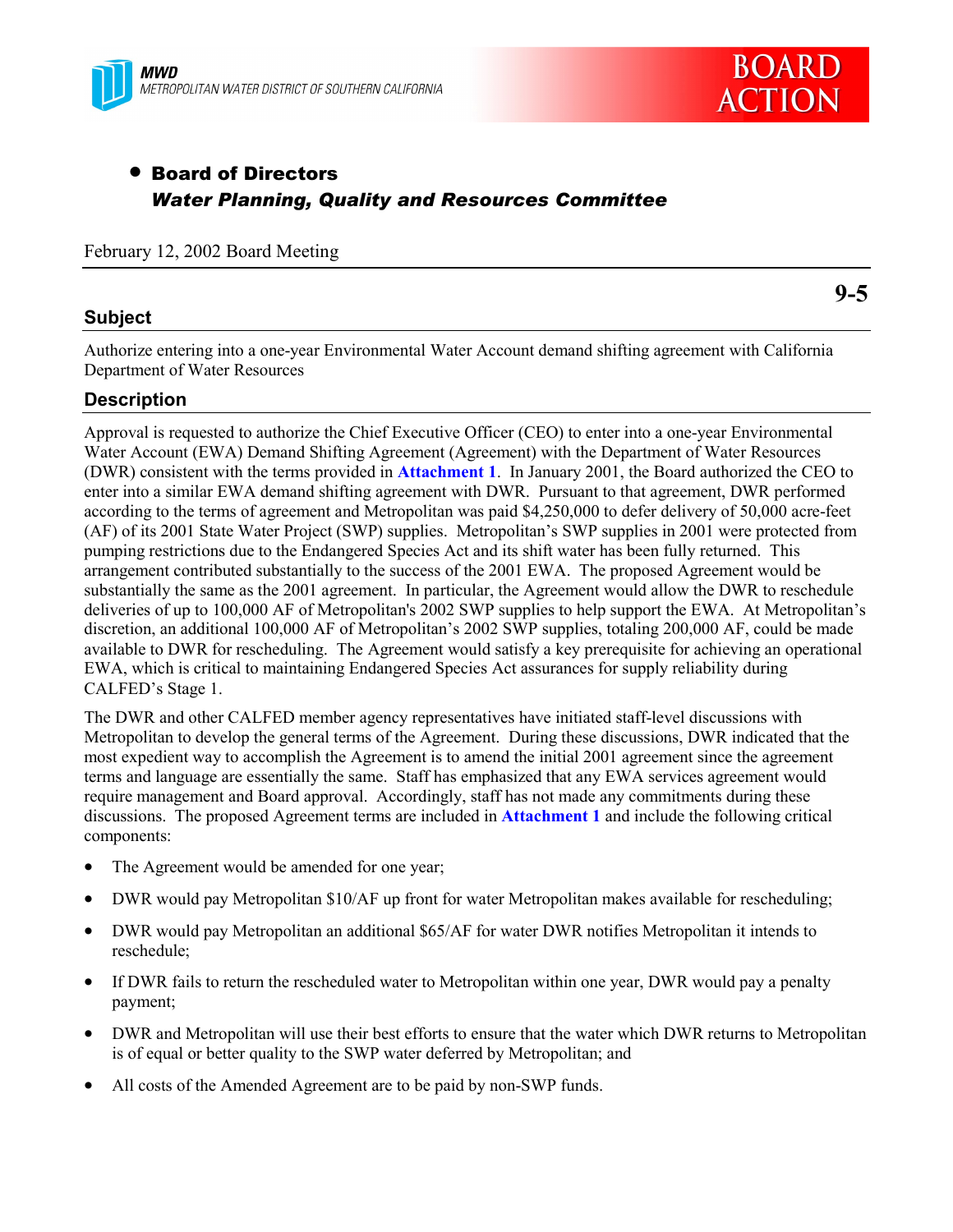## **Policy**

The Board's policy direction regarding the CALFED Bay/Delta Program, adopted on July 13, 1999 instructs staff to "Develop a range of options to meet future water quality and reliability needs for the service area." This Amended Agreement would help to ensure that CALFED's member agencies with fishery regulatory responsibilities will be able to provide water supply reliability assurances for Bay/Delta exporters, including Metropolitan. Further, the "Statement of Needs for the CALFED Bay-Delta Program", adopted by the Board on August 17, 1999, specifically endorses an Environmental Water Account.

## **California Environmental Quality Act (CEQA)**

## CEQA determination for Option #1:

Pursuant to the provisions of the CEQA, the DWR, acting as Lead Agency, issued a Negative Declaration for the proposed action on November 16, 2001. In compliance with sections 15070 through 15075 of the State CEQA Guidelines, the Negative Declaration was adopted and the proposed action was approved by the Lead Agency on January 17, 2002. Metropolitan, as Responsible Agency under CEQA, is required to certify that it has reviewed and considered the information contained in the Negative Declaration and adopts the Lead Agency's findings prior to approval of the proposed action. The first two pages of the Lead Agency's adopted Negative Declaration are found in **Attachment 2.** The complete Negative Declaration is available for review in hardcopy and on CD-ROM at the Executive Secretary's office.

The CEQA determination is: Review and consider information provided in the adopted 2001 Negative Declaration and adopt the Lead Agency's findings related to the proposed action.

CEQA determination for Option #2:

None required.

## **Board Options/Fiscal Impacts**

#### **Option #1**

Adopt the CEQA determination and authorize the CEO to amend the EWA Demand Shifting Agreement with DWR consistent with the terms in **Attachment 1**, and in form approved by the General Counsel. **Fiscal Impact:** As currently proposed, the Amended Agreement could result in DWR paying Metropolitan \$75/AF of Metropolitan's SWP entitlement deliveries that are rescheduled to support the EWA. Assuming that either 100,000 AF or 200,000 AF are rescheduled, DWR would pay Metropolitan \$7.5 million or \$15.0 million, respectively. The Amended Agreement may result in minor increases in operational costs, which would be more than offset by the payments to Metropolitan.

#### **Option #2**

Do not authorize the CEO to amend the EWA Demand Shifting Agreement with DWR. **Fiscal Impact:** No fiscal impact.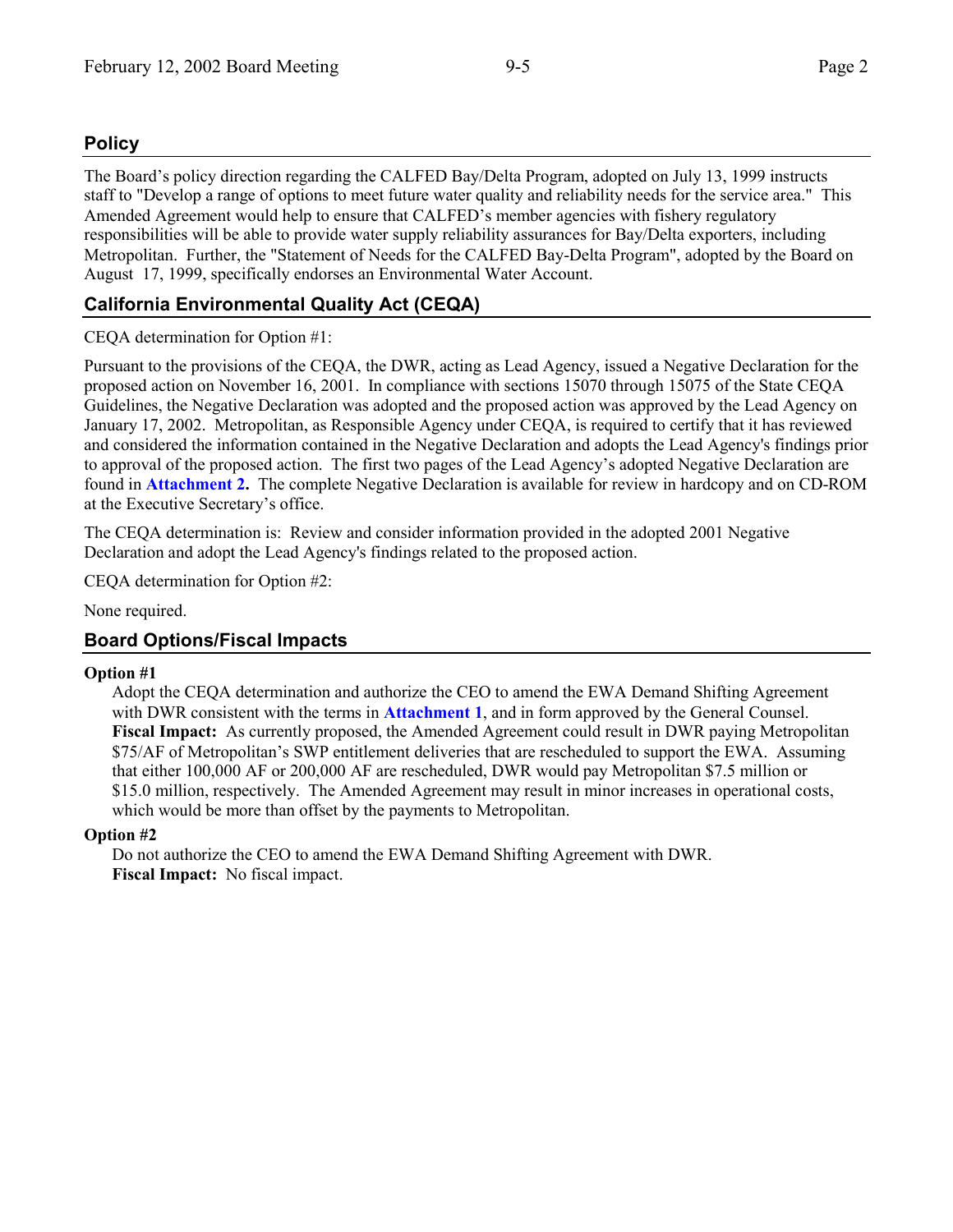## **Staff Recommendation**

Option #1

tephen M. ara 1/14/2002 اد دار *Stephen N. Arakawa Date*

*Manager, Water Resource Management*

tit 1/20/2002  $\kappa$ 0 Ş *Ronald R. Gastelum Date*

*Chief Executive Officer*

#### **Attachment 1 - MWD/DWR Proposed EWA Amended Agreement Terms**

**Attachment 2 - Initial Study and Negative Declaration: Source Shifting Agreement with Metropolitan Water District of Southern California for the Environmental Water Account**

BLA #1416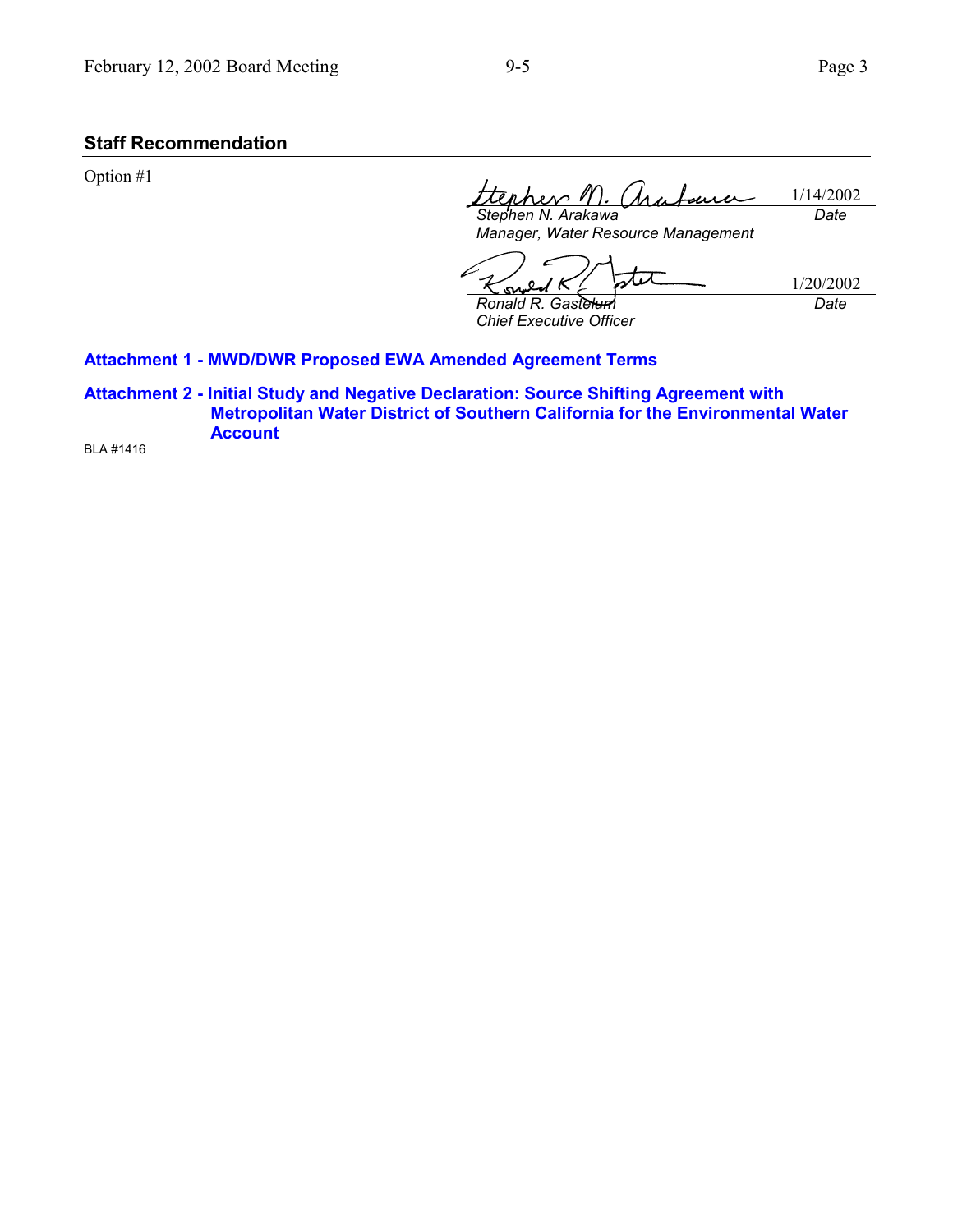| <b>MWD/DWR PROPOSED EWA AMENDED AGREEMENT TERMS</b> |                                     |                                                                                                                                                                                                                                                           |
|-----------------------------------------------------|-------------------------------------|-----------------------------------------------------------------------------------------------------------------------------------------------------------------------------------------------------------------------------------------------------------|
|                                                     | <b>Agreement Term</b>               | <b>Description</b>                                                                                                                                                                                                                                        |
| 1.                                                  | Service Provided by<br>Metropolitan | Shift the timing of MWD's SWP deliveries to benefit fish.                                                                                                                                                                                                 |
| 2.                                                  | Term                                | One-year.                                                                                                                                                                                                                                                 |
| 3.                                                  | Amount of MWD Water<br>Shifted      | A minimum of 100,000 AF ("Initial Water"), and at MWD's discretion up to an additional<br>100,000 AF ("Additional Water") if MWD receives 65 percent or more of its Table A entitlement.                                                                  |
| 4.                                                  | Fees                                | \$10/AF "Option Fee", \$65/AF "Shift Fee". If 200,000 AF is shifted, total fees are \$15 million.                                                                                                                                                         |
| 5.                                                  | Payback Schedule                    | Initial Water: payback is due December 31, 2002.                                                                                                                                                                                                          |
|                                                     |                                     | Additional Water: payback is due April 1, 2003.                                                                                                                                                                                                           |
| 6.                                                  | Penalties                           | If DWR fails to return water on schedule, \$75/AF is assessed annually until water is returned. MWD<br>has the right to secure replacement supplies and invoice DWR for actual costs of replacement<br>supplies, plus a 10 percent administrative charge. |
| 7.                                                  | <b>Water Quality</b>                | Payback water is intended to be of equal or better quality. MWD has the right to reschedule payback<br>supplies to protect water quality.                                                                                                                 |
| 8.                                                  | <b>Incremental Costs</b>            | DWR agrees to recover any incremental costs (e.g. power-related) of implementing the EWA to the<br><b>SWP</b> Contractors.                                                                                                                                |
| 9.                                                  | Third-Party Impacts                 | MWD agrees to prepare its 2002 SWP delivery schedule based on conditions without agreement.<br>Agreement structured to not cause adverse impacts on allocation or delivery of SWP water, including<br>interruptible water, to other SWP contractors.      |
| 10.                                                 | Funding                             | To be derived from non-SWP sources.                                                                                                                                                                                                                       |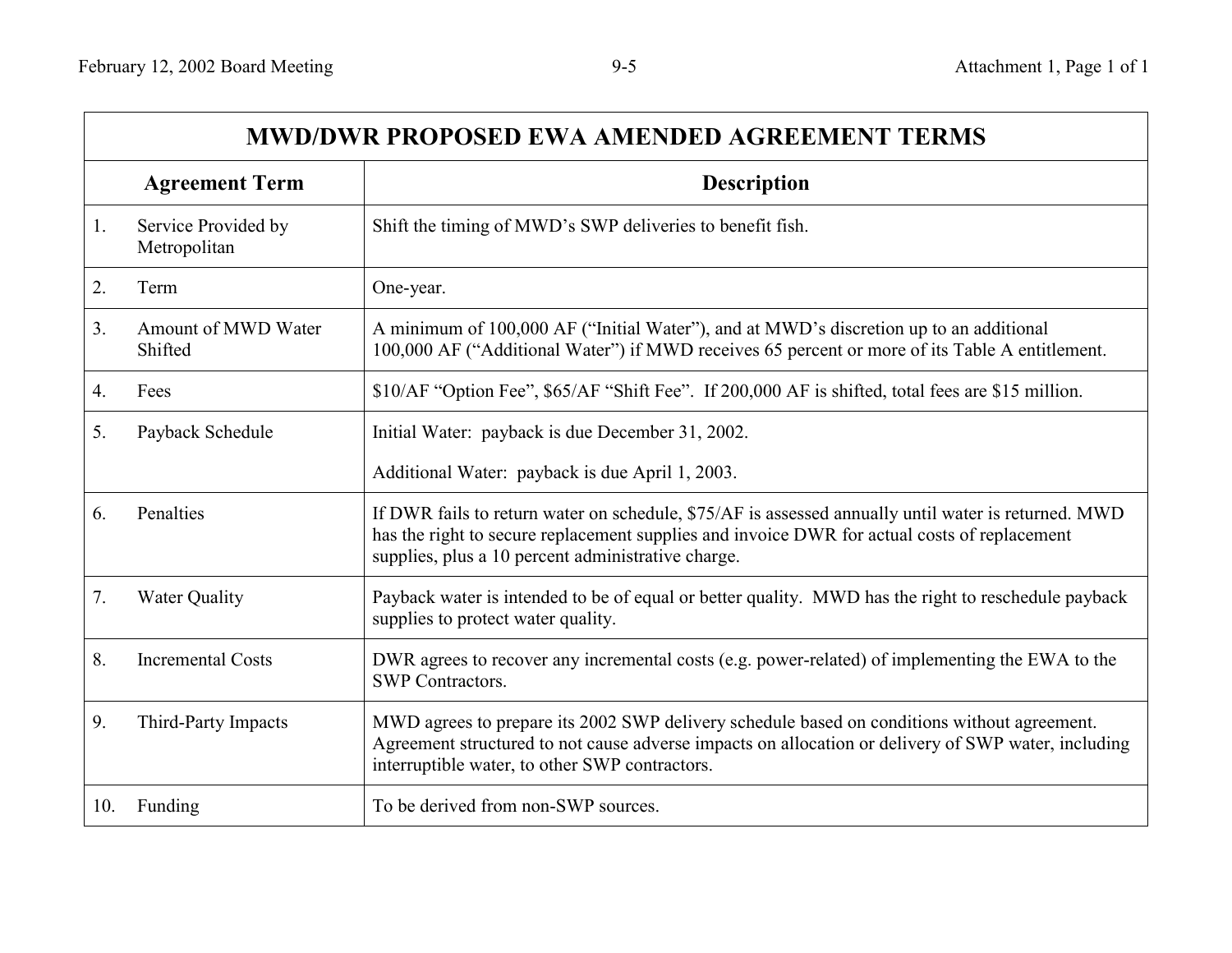#### State of California The Resources Agency **DEPARTMENT OF WATER RESOURCES**

#### PROPOSED NEGATIVE DECLARATION

#### Source Shifting Agreement with Metropolitan Water District of Southern California for the Environmental Water Account

**Project Description: Lead State Agency, California Department of Water Resources** (Department) and Metropolitan Water District of Southern California (Metropolitan) propose to enter into an agreement whereby Metropolitan will defer delivery of up to 200,000 acre-feet of its State Water Project (SWP) entitlement water in 2002 (Project). The water would be made available for use by the Environmental Water Account (EWA), a project implemented under the CALFED Bay-Delta Program. The EWA (managed by the regulatory agencies U.S. Fish and Wildlife Service (USFWS), National Marine Fisheries Service (NMFS), and California Department of Fish and Game (DFG)) will use the water for the purpose of fish protection. The agreement would allow the Department to call upon Metropolitan to defer delivery of at least 100,000 acre-feet of water. If Metropolitan's SWP allocation as of April 30, 2002 is sufficiently large to provide increased flexibility in Metropolitan's requested schedule. Metropolitan may defer up to an additional 100,000 acre-feet of water. The water may be deferred at a maximum rate of 25,000 acre-feet per month from January through August 2002 unless the rate and associated deferral schedule are changed by mutual agreement of the Department and Metropolitan. During the time that Metropolitan is deferring water. Metropolitan will rely upon local sources of water to meet its demands.

Depending on water supply conditions and water demand, the Department will return the deferred entitlement water, pay an annual fee to defer return of the water, or pay replacement costs for Metropolitan's purchase of replacement water as mutually agreed upon by the Department and Metropolitan. The Department will provide Metropolitan with a preliminary water repayment schedule on May 1, 2002 and an updated water repayment schedule on September 15, 2002. The Project costs will be paid for with noncontractor funds. Metropolitan and the other SWP contractors will not incur increased costs because of the EWA Program nor will there be an increased incremental cost upon the SWP or Central Valley Project (CVP).